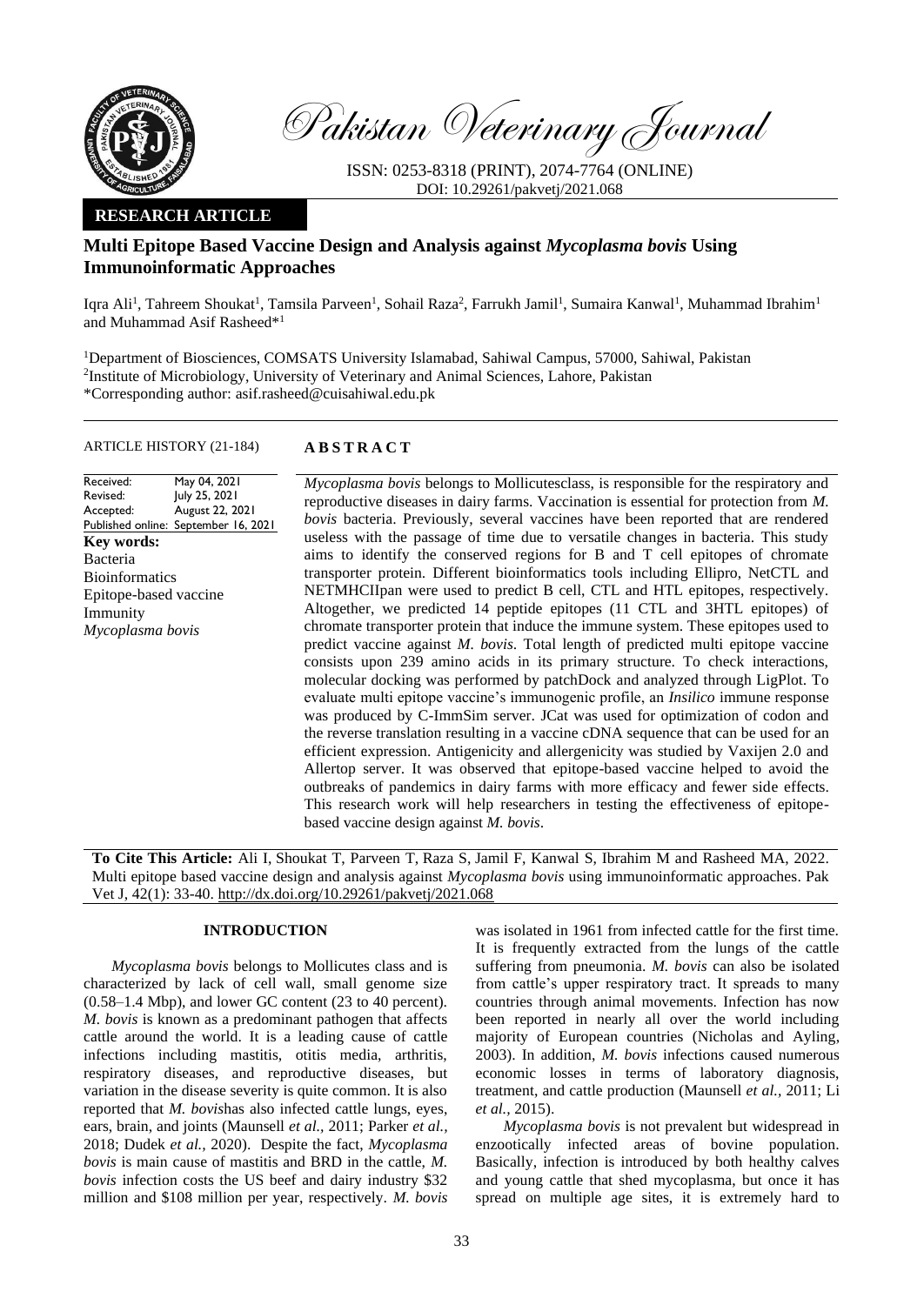eliminate. Generally, *M. bovis* transmitted from infected to uninfected cattle in different ways, such as close contact with aerosol and through contaminated insemination material which believed to be the main route of spread. As well as, infection can occur through maternal contact, nose to nose contact, from urine of infected animal, and through contaminated milk. Fomitemediated transmission has been shown to occur due to *M. bovis* survival in severe conditions (Underwood *et al.,* 2015; Dudek *et al.*, 2020). Despite the fragile nature of many of the mycoplasmas in the environment, it can live for two months in sponges and milk at 4°C, and in water for more than two weeks. Cold or wet environment can increase chances of infection; at higher temperature, survival rate drops dramatically. However, in comparison to infected animals, the environment is not a major source of infection.(Nicholas and Ayling, 2003).

Basically *M. bovis* is smallest pathogen that present in animal's respiratory tract and adheres to mucosal surfaces where invades into tissues, here they survive, multiply and release toxins that can cause serious tissue damage. With the attack of this pathogen, there is increased respiration, frequent hacking cough, fever, runny nose, decreased appetite and swelling in joints etc. *M. bovis* has significant number of ways for evading and altering host responses. During *M. bovis* infection, antiinflammatory and proinflammatory cytokines are stimulated (Maunsell *et al.,* 2019). Cytotoxic T lymphocytes (CTLs) act as drivers of immunity against *M. bovis* in cattle. CTLs not only lyse certain target cells, but it releases molecules, that have been found to kill pathogen directly such as granulysin. WC1<sup>+</sup>γδT cells have an important role in *M. bovis* infection in cattle, while its exact role is unknown (Kennedy *et al.,* 2002; Endsley *et al.,* 2004). Diagnosis of *M. bovis* infection can be performed through microbial culture, but this conventional method is time taking. PCR and ELISA techniques can be used to detect infection of *Mycoplasma bovis* (Sachse *et al.,* 1993).

*Mycoplasma bovis* infects cattle of all age groups and can survive in herd for a long time. Due to lack of cell wall, *M. bovis* exposed to membrane proteins that make primary contact with its host (Maunsell *et al.,* 2011). Cell wall absence makes *M. bovis* resistant to different antibiotics such as penicillin, amoxicillin, ampicillin, cephalosporins and tetracyclines. These antibiotics kill bacteria by inhibiting formation of cell wall in newly formed bacteria. As a result, Mycoplasmas without cell wall remains unaffected by these antibiotics. Some injectable antibiotics were used against *M. bovis,* but due to tissue damage in lungs and joints by *M. bovis*, it is difficult for injectable antibiotics to reach for long time in high concentrations to kill bacteria. Diagnosis and control of *M. bovis* related diseases might be difficult due to the inconsistency of disease expression and response to treatment and vaccines (Dudek *et al.,* 2020).

*M. bovis* has diverse set of variable surface proteins (Vsps) that include 13 important lipoproteins. VspA, VspB, and VspC are ideal vaccine targets out of the 13 important Vsps. (Lysnyansky *et al.,* 1996; Lysnyansky *et al.,* 1999). Latest advances in the field of genomics and proteomics enabled the development of vaccine that overcome the drawbacks of conventional vaccines. The

epitope based vaccine approach could be a viable option for developing vaccine against those pathogens for which commercial vaccines have fail to do their work (Raza *et al.,* 2019). Live attenuated vaccines and epitope-based peptide vaccine can be used for treatment of *M. bovis* infections. Live virus particles with a low level of virulence included in the attenuated vaccines (Patronov and Doytchinova, 2013). This type of vaccine is delivered through intranasal direction and allow broader immune response that is more similar to natural immunity (He *et al.,* 2013). While epitope-based vaccines provide high specificity, good safety, stability and easy to produce and store, that's why it is preferred over conventional vaccines (Lei *et al.,* 2019). Immune cells such as T and B cells have ability to develop pathogen specific memory and, in this way, they are providing immunological protection. B and T-cells identify epitopes within their cognate antigens. Epitope prediction in antigens is of great interest for number of reasons, such as diagnostic tests, immunological monitoring, disease etiology recognition, and epitope-based vaccine prediction (Sanchez-Trincado *et al*., 2017). T-cell epitopes are the peptide fragments, while B-cell epitopes could be proteins, nucleic acids, lipids, or carbohydrates (Patronov and Doytchinova, 2013). Single epitope based peptide vaccine predict to target multiple strains by utilizing a multi epitope approach (Skwarczynski and Toth, 2016). To design vaccine for *M. bovis*, most virulent protein was predicted through whole genome analysis. The protein's B and T cell epitopes were predicted to design MEV.

To control *M. bovis* infections, there is need of effective treatment and vaccine. Until, epitope recognition was totally reliant on experimental approaches (Raza *et al.,* 2019). The traditional vaccine development methods not only time consuming, but they are also ineffective in controlling diseases because they are based on expression of antigens. It is also a possibility that expressed antigens might not be ideal candidates for vaccine. Due to these problems, it is impossible to control various types of epidemics (Oany *et al*., 2014). Now a days, immunoinformatic is a unique approach that identifies disease controlling strategies. Immunoinformatic based methods acquired lot of popularity as genomic and protein databases have grown (Rasheed *et al.,* 2021). Presently, there is no commercially available vaccine that based on epitope subunits while there is need of epitope-based vaccine against *M. bovis* to cure cattle herd. That is why, the primary goal of this research work was to predict T and B-cell epitopes that may be used to build epitopebased vaccine against *Mycoplasma bovis*.

# **MATERIALS AND METHODS**

**Retrieval of whole genome FASTA sequence:** Wholegenome analysis was carried out to identify most antigenic protein of *M. bovis*. Protein sequences of most antigenic protein 'Chromate Transporter' of *Mycoplasma bovis* was retrieved by NCBI database whose accession no is TQF37121.

**Selection of Most antigenic protein by whole genome analysis:** VaxiJen server [\(http://www.ddg-pharmfac.net/](http://www.ddg-pharmfac.net/%20vaxijen/)  [vaxijen/\)](http://www.ddg-pharmfac.net/%20vaxijen/) was used to identify the antigenicity and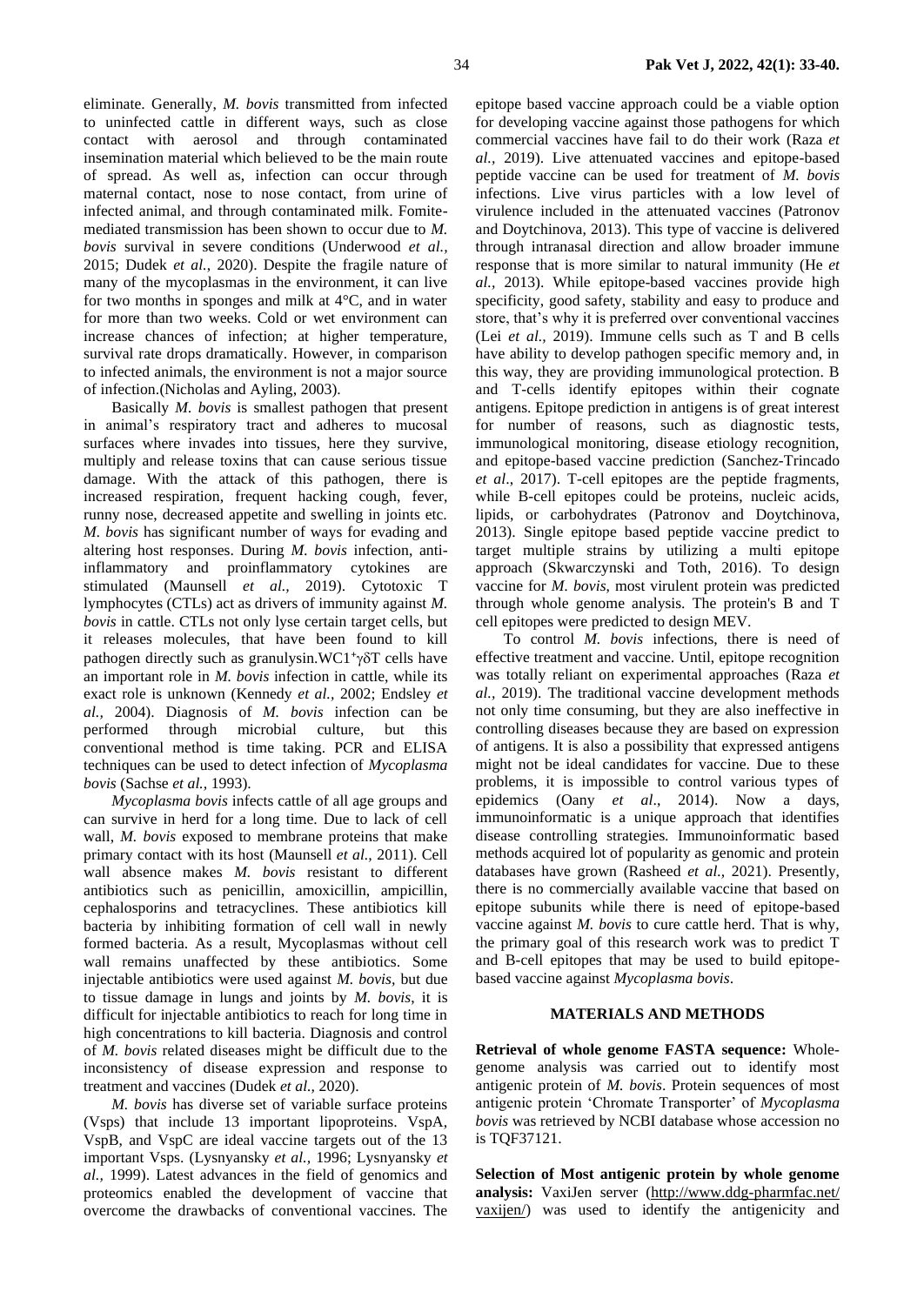SecretomeP server [\(http://www.cbs.dtu.dk/services/](http://www.cbs.dtu.dk/services/%20SecretomeP/)  [SecretomeP/\)](http://www.cbs.dtu.dk/services/%20SecretomeP/) was used to predict protein secretion score. Server's default parameter was used to identify secretion score and antigenicity. A score of 0.6 was used to sort secretary proteins (threshold value for bacterial proteins).

**Conserved regions identification:** Multiple sequence alignment was performed using Clustal Omega program which aligned large number of sequences rapidly and precisely and available at [https://www.ebi.ac.uk/Tools/](https://www.ebi.ac.uk/Tools/%20msa/clustalo/)  [msa/clustalo/.](https://www.ebi.ac.uk/Tools/%20msa/clustalo/) Multiple sequence alignment highlighted conserved sections as well as permitting the recognition of distantly correlated proteins. After that, conserved regions were used to find out linear B and T-cell epitopes.

**Consensus sequence generation:** Geneious Prime software was used to identify consensus sequence of target protein that have structurally and functionally conserved regions of importance. After uploading sequences manually to the software, these were aligned and assembled and a consensus sequence file was retrieved.

**T Cell epitopes (CTL, HTL) prediction:** For the prediction of T cell epitopes, NetCTL Server was used that is a specified tool used to predict T cell epitopes. Reliable Cytotoxic T lymphocyte (CTL) epitope prediction is vital for the rational vaccine design. Notably, it reduces time and effort required to identify the epitopes. NetCTL is a webtool that predicts CTL epitopes in any protein, available at [http://www.cbs.dtu.dk/services/](http://www.cbs.dtu.dk/services/%20NetCTL/)  [NetCTL/.](http://www.cbs.dtu.dk/services/%20NetCTL/) NetMHCIIpan Server was used to find out binding of peptides to any known sequence of MHC II molecule that classified at default threshold. This web based server is freely available at [http://www.cbs.dtu.dk/](http://www.cbs.dtu.dk/%20services/NetMHCIIpan/)  [services/NetMHCIIpan/.](http://www.cbs.dtu.dk/%20services/NetMHCIIpan/) Additionally, VaxiJen server was used to evaluate antigenicity of each peptide.

**Designing of vaccine construct:** To design vaccine construct, GPGPG spacer was chosen because G and P rich areas are related to  $β$  turns that would result in secondary and tertiary structures. GPGPG and AAY linkers inhibit production of the junctional epitopes, which is primary goal in designing of multiepitope vaccines; however, they promote immunization as well as epitope presentation (Nezafat *et al.,* 2016). For immune response enhancement, an adjuvant linked with first CTL epitope via EAAAK spacer, but the other epitopes linked via GPGPG and AAY spacers. The β-defensin adjuvant was preferred because it is a 45 amino acid long peptide which functions not only as an immunomodulator and antimicrobial agent, but also behave as chemoattractant molecule ( Hoover *et al.,* 2003; Behmard *et al.,* 2020).

**Tertiary structure prediction, Refinement and Validation:** The purposed vaccine construct was further subjected for its 3D structure prediction process. For this purpose, trRosetta [\(https://yanglab.nankai.edu.cn/tr](https://yanglab.nankai.edu.cn/tr%20Rosetta/)  [Rosetta/\)](https://yanglab.nankai.edu.cn/tr%20Rosetta/) was used, which is quick and precise algorithm of protein structure prediction. It predicts protein structure based on restrained energy minimizations with distance and orientation restraints derived from the network outputs. The quality of structure was assessed by using the pdbsum Ramachandran plot.

**Prediction of B cell epitope:** B-cells produce antibodies that bind to antigens; those specific parts recognized by antibodies are called B-cell epitopes. B-cell epitopes from the proteins of pathogen used linear B-cell epitopes to stimulate defensive immunity(Larsen *et al.,* 2006). Ellipro tool of IEDB-AR [\(http://tools.iedb.org/ellipro/\)](http://tools.iedb.org/ellipro/) was used to find out the conformational B-cell epitopes for final MEV construct.

**Physiochemical properties of vaccine:** Using threshold value of 0.4, VaxiJen was used to assess the antigenicity of the vaccine construct. The vaccine's allergenicity was assessed by using AllerTOP server [\(https://www.ddg](https://www.ddg-pharmfac.net/AllerTOP/)[pharmfac.net/AllerTOP/\)](https://www.ddg-pharmfac.net/AllerTOP/). AllerTOP is primary proper alignment free allergen prediction server. Furthermore, allergenicity of designed vaccine verified through Allergen FP server which provides different properties of amino acids. Other physicochemical properties of our predicted vaccine, such as its isoelectric point, molecular weight (M.W), aliphatic index, instability index, half-life, and the GRAVY score, were evaluated using the ExPASy ProtParam server [\(https://web.expasy.org/protparam/\)](https://web.expasy.org/protparam/). TMHMM server v2.0 used to find out the transmembrane helices of target protein (Kar *et al.,* 2020).

**Molecular docking of vaccine:** To create stable immune response, designed vaccine must interact with 3RG1 target immune cell receptors. Molecular docking studies were conducted to investigate these interactions by using PatcDock. PatchDock server (https://bioinfo3d.cs.tau. ac.il/PatchDock/) is a freely available geometry-based docking algorithm. PatchDock's inputs are uploaded protein structures or either protein PDB codes. LIGPLOT was used to analyze the interactions of docked complexes. For a given complex file, the LIGPLOT software creates protein's schematic diagrams and also the ligand interactions.

**Immune Simulation and Reverse translation, Codon optimization:** C-ImmSim server was used to evaluate vaccine immune simulation that expresses immune response profile and immunogenicity. Java Codon Adaptation Tool (JCat) was applied to find out codon optimization and reverse translation, resulting in vaccine cDNA sequence which was used for efficient expression in *M. bovis* (strain PG1).

## **RESULTS**

**Selection of most Antigenic Protein of** *M. bovis* **through whole Genome Analysis:** Protein sequences of virulent strains of Chromate Transporter of *Mycoplasma bovis* were retrieved from NCBI database, through whole genome analysis. Chromate transporter protein involves in chromate transmembrane transporter activity. Antigenic score (vaxijen2.0) is 0.7949, Secretory score is 0.316992, No. of amino acids are 222 and subcellular location is membrane.

**Identification of conserved regions:** The multiple sequence alignment recognizes regions of protein sequences that are similar and provide most conserved regions among *M. bovis* strains. Guide trees and HMM profile-profile algorithms were used by the Clustal Omega alignment tool to align sequences of CR protein of *Mycoplasma bovis*. The results of Clustal Omega are shown in Fig. S1.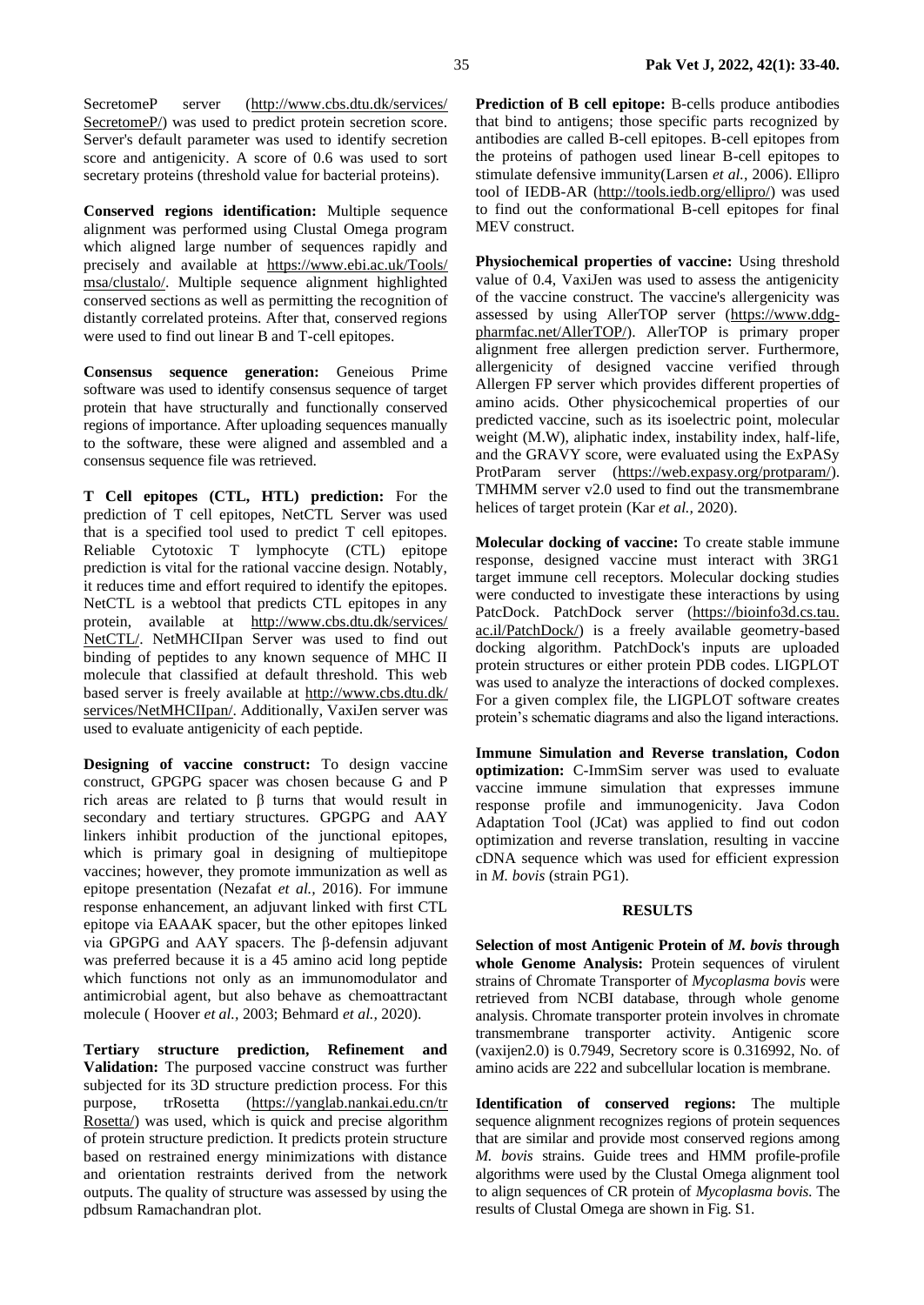#### CLUSTAL 0(1.2.4) multiple sequence alignment

| Mycoplasma_bovis(CQ-W70)<br>Mycoplasma bovis (PG45)<br>Mycoplasma_bovis(Hubei-1)<br>Mycoplasma bovis (HB0801)<br>Mycoplasma bovis(1067)<br>Mycoplasma bovis (8790) | MTFLMILTTIVFIIFISLSVFGGGQIFMPIFSWLWEFLNSHFGTNIDSQTISNLFTISNA<br>MTFLMILTTIVFIIFISLSVFGGGOIFMPIFSWLWEFLNSHFGTNIDSOTISNLFTISNA<br>MTFLMILTTIVFIIFISLSVFGGGQIFMPIFSWLWEFLNSHFGTNIDSQTISNLFTISNA<br>MTFLMILTTIVFIIFISLSVFGGGOIFMPIFSWLWEFLNSHFGTNIDSOTISNLFTISNA<br>MTFLMILTTIVFIIFISLSVFGGGQIFMPIFSWLWEFLNSHFGTNIDSQTISNLFTISNA<br>MTFLMILTTIVFIIFISLSVFGGGQIFMPIFSWLWEFLNTHFSTNIDSQTVSNLFTISNA | 60<br>60<br>60<br>60<br>60<br>60       |
|--------------------------------------------------------------------------------------------------------------------------------------------------------------------|----------------------------------------------------------------------------------------------------------------------------------------------------------------------------------------------------------------------------------------------------------------------------------------------------------------------------------------------------------------------------------------------|----------------------------------------|
| Mycoplasma bovis(CO-W70)<br>Mycoplasma bovis (PG45)<br>Mycoplasma_bovis(Hubei-1)<br>Mycoplasma bovis (HB0801)<br>Mycoplasma bovis(1067)<br>Mycoplasma bovis (8790) | TPGVFSTKLAFASGYLVANGHWWGFIFTFFTYLTFVLVPFLAMYFSMKLMTSKNKSPFLO<br>TPGVFSTKLAFASGYLVANGHWWGFIFTFFTYLTFVLVPFLAMYFSMKLMTSKNKSPFLO<br>TPGVFSTKLAFASGYLVANGHWWGFIFTFFTYLTFVLVPFLAMYFSMKLMTSKNKSPFLQ<br>TPGVFSTKLAFASGYLVANGHWWGFIFTFFTYLTFVLVPFLAMYFSMKLMTSKNKSPFLO<br>TPGVFSTKLAFASGYLVANGHWWGFIFTFFTYLTFVLVPFLAMYFSMKLMTSKNKSPFLO<br>TPGVFSTKLAFASGYLVANGHWWGFIFTFFTYLTFVLVPFFAMYFSMKLMTSKNKSPFLO | 120<br>120<br>120<br>120<br>120<br>120 |
| Mycoplasma bovis(CQ-W70)<br>Mycoplasma bovis (PG45)<br>Mycoplasma_bovis(Hubei-1)<br>Mycoplasma bovis (HB0801)<br>Mycoplasma bovis(1067)<br>Mycoplasma bovis(8790)  | GLVKIMNPIIVGIIGALIIOLLIGIAFPOVIFNKSISEYAKVNNMKIKAOYFEKIGMPIL<br>GLVKIMNPIIVGIIGALIIOLLIGIAFPOVIFNKSISEYAKVNNMKIKAOYFEKIGMPIL<br>GLVKIMNPIIVGIIGALIIOLLIGIAFPOVIFNKSISEYAKVNNMKIKAOYFEKIGMPIL<br>GLVKIMNPIIVGIIGALIIOLLIGIAFPOVIFNKSISEYAKVNNMKIKAOYFEKIGMPIL<br>GLVKIMNPIIVGIIGALIIOLLIGIAFPOVIFNKSISEYAKVNNMKIKAOYFEKIGMPIL<br>GLVKIMNPIIVGIIGALIIQLLIGIAFPOVIFNKSISEYAKVNKMKIKAQYFEKIGMPIL | 180<br>180<br>180<br>180<br>180<br>180 |
| Mycoplasma bovis (CQ-W70)<br>Mycoplasma bovis(PG45)<br>Mycoplasma_bovis(Hubei-1)<br>Mycoplasma bovis (HB0801)<br>Mycoplasma bovis(1067)<br>Mycoplasma bovis(8790)  | 222<br>FIYVLFTVIFSSIMYKKKFPVVLLILINWCSFLVFCPWLVN<br>222<br>ETYVI ETVTESSTMYKKKEPVVI I TI TNVVCSEI VECPWI VN<br>222<br>FIYVLFTVIFSSIMYKKKFPVVLLILINVVCSFLVFCPWLVN<br>222<br>FTYVI FTVTFSSTMYKKKFPVVI I TI TNVVCSFI VFCPWI VN<br>222<br>FIYVLFTVIFSSIMYKKKFPVVLLILINVVCSFLVFCPWLVN<br>222<br>FIYVLFTVIFSSIMYKKKFPVILLILINIACSFLVFCPWLVN                                                        |                                        |

**Fig. S1:** The multiple sequence alignment highlighted regions of protein sequences that are similar and provide most conserved regions among *M. bovis* strains. Guide trees and HMM profile-profile algorithms were used by the Clustal Omega alignment tool to align sequences of CR protein of *Mycoplasma bovis*.

**Generation of consensus sequence:** Consensus sequence contains those residues which are frequently present. It may be a nucleotide or an amino acid, it appears at each location in a sequence alignment. Consensus sequence of the CR protein are generated by using the Geneious Prime Tool. Consensus sequence is shown below:

MTFLMILTTIVFIIFISLSVFGGGQIFMPIFSWLWEFL NSHFGTNIDSQTISNLFTISNATPGVFSTKLAFASGY LVANGHWWGFIFTFFTYLTFVLVPFLAMYFSMKLM TSKNKSPFLQGLVKIMNPIIVGIIGALIIQLLIGIAFPQ VIFNKSISEYAKVNNMKIKAQYFEKIGMPILFIYVLF TVIFSSIMYKKKFPVVLLILINVVCSFLVFCPWLVN

**Prediction of T cell epitope:** CTL epitopes were predicted by using NetCTL server. A perfect vaccine should be able to mimic the natural immunity triggered through an infection while also generating long lasting adaptive immunity, in which CTL and HTL epitopes both playing vital role. CTL epitopes develop long lasting cellular immunity capable of eliminating circulating virus as well as virus infected cells. While HTL epitopes play vital role in the development of both humoral and the cellular immune response. So, an ideal vaccine candidate should contain significant CTL and HTL epitopes that are receptor specific (Kar *et al.,* 2020). HTL epitope was predicted using NetMHCIIpan 4.0 Server. All the predicted CTL epitopes are shown in Table 1 while HTL epitopes in Table 2.

**Construction of MEV:** To build multiepitope peptidebased vaccine construct, all 14 selected epitopic peptides

(3 HTL and 11 CTL) fused together via AAY and GPGPG spacers. β-defensin (GIINTLQKYYCRVRG GRCAVLSCLPKEEQIGKCSTRGRKCCRRKK) added via EAAAK spacer and first CTL epitope also attach there as an adjuvant to amino terminus of polypeptide to increase the immunogenicity of multi-epitope-based vaccine. EAAAK linker increases stability. Epitopes were sequentially linked together based on the compatibility of their interactions(Hoover *et al.,* 2003; Behmard *et al.,* 2020). The MEV construct contained a total of 239 amino acids in its primary structure shown in Fig. 1.

**Structure prediction and evaluation of MEV:** MEV polypeptide sequence submitted to trRosetta, which generated 3D model of vaccine construct shown in Fig. 2. For refinement of 3D structure of MEV pdbsum Ramachandran plot that showed most favored regions 89.5 percent, additional allowed regions 8.6%, generously allowed regions 0.5%, and disallowed regions 1.4%.

**Prediction of B cell epitope:** The ElliPro server find out continuous and discontinuous B cell epitopes by using default parameters. Discontinuous B cell epitopes are shown in Table 3 and continuous B cell epitopes in Table 4.

**Physiochemical properties of Vaccine:** For assessing effectiveness and safety of vaccine candidate, various physicochemical properties must be assessed. Immunogenicity was observed in multiepitope vaccine construct and predicted by VaxiJen v2.0, which gave the vaccine a score of 1.1788 for antigenicity. The allergenicity of vaccine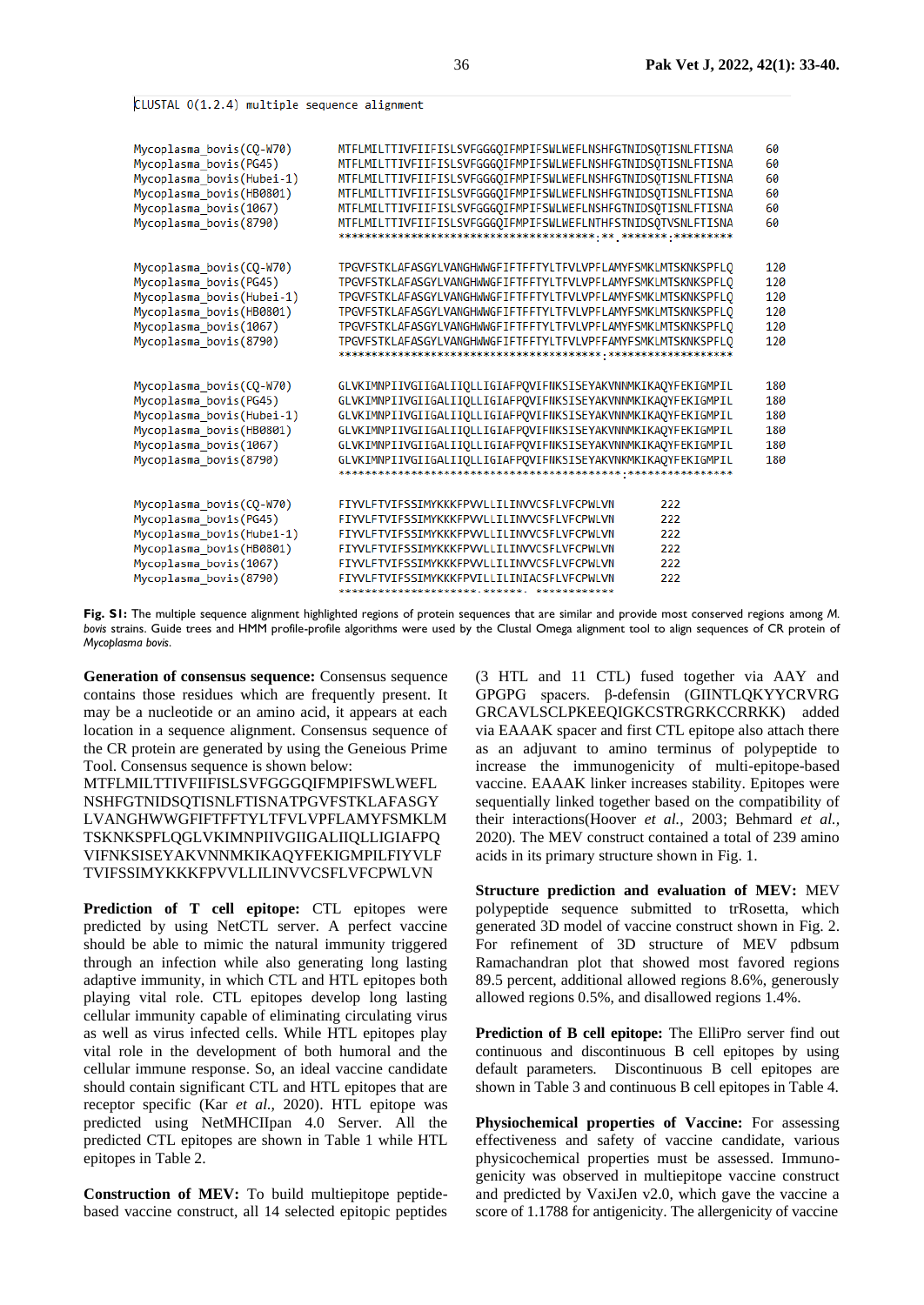GIINTI OKYYCRVRGGRCAVI SCI PKFFOIGKCSTRGRKCCR RKKEAAAKFPVVLLILIAAYIYVLFTVIFAAYWWGFIFTFFAAYIF MPIFSWLAAYTTIVFIIFIAAYHWWGFIFTFAAYFLVFCPWLVA **AYMPILFIYVLAAYFIIFISLSVAAYCSFLVFCPWAAYNMKIKAQ** YFGPGPGAFPQVIFNKSISEYAGPGPGISEYAKVNNMKIKAQ **GPGPGSISEYAKVNNMKIKA** 

**Fig. 1:** The multi epitope vaccine construct. To construct MEV, all 14 selected epitopic peptides (3 HTL and 11 CTL) fused together via AAY and GPGPG spacers. β-defensin (GIINTLQKYYCRVRGGRCAVLSCL PKEEQIGKCSTRGRKCCRRKK) was added via EAAAK spacer. The MEV construct contained a total of 239 amino acids**.**



**Fig. 2:** The structure of the predicted protein. MEV polypeptide sequence submitted to trRosetta, which generated 3D model of vaccine construct. The quality of the protein highlighted most favored regions 89.5 percent, additional allowed regions 8.6%, generously allowed regions 0.5%, and disallowed regions 1.4%.



**Fig. 3:** The docking interaction of MEV protein structure. Ligplot was used to check intermolecular interactions of the predicted protein against 3rg1. Fig. show that Ala428 (A), Nag2 (R), Tyr405 (A), Nag1 (R) and His473(A) is a neighboring amino acid residue for the pocket region. The lines see in purple Asn451(A), Asp426(A), Nag1(Q), Nag2(Q) and Bma3(Q) are ligands. The lines see in brown are interacting residues. The interacting residues linked with ligand through hydrogen bonding.

candidate was tested to confirm that it does not cause allergic reactions when injected into the body. As predicted by the web server AllerTOP, discovered vaccine candidate to be non-allergenic. ProtParam tool within ExPASy server was used in this study to predict various physiochemical parameters associated with the vaccine. Aliphatic index of vaccine suggests that vaccine will be of thermostable nature. GRAVY score shows that vaccine candidate can interact by aqueous environment. The vaccine candidate's instability index indicates that protein is stable.

**Table 1:** The predicted CTL epitopes from the consensus sequence of the protein. NsetCTL server was used to forecast the CTL epitopes. The epitopes were predicted by NetMHCIIpan 4.0 Server. The predicted epitopes consist of 11 CTL epitopes

|    | No Peptide sequence | position | Prediction score | Antigenicity score |
|----|---------------------|----------|------------------|--------------------|
|    | <b>FPVVLLILI</b>    | 199      | 0.8616           | 1.9818             |
| 2  | <b>IYVLFTVIF</b>    | 182      | 1.8551           | 1.5768             |
| 3  | <b>WWGFIFTFF</b>    | 82       | 1.6271           | 2.5425             |
| 4  | <b>IFMPIFSWL</b>    | 26       | 1.6013           | 2.6930             |
| 5  | <b>TTIVFIIFI</b>    | 8        | 1.1238           | 2.0368             |
| 6  | <b>HWWGFIFTF</b>    | 81       | 1.7729           | 1.9172             |
| 7  | <b>FLVFCPWLV</b>    | 213      | 1.4269           | 3.4701             |
| 8  | <b>MPILFIYVL</b>    | 177      | 1.2835           | 2.8346             |
| 9  | <b>FIIFISLSV</b>    | 12       | 1.4103           | 1.5285             |
| 10 | <b>CSFLVFCPW</b>    | 211      | 1.7892           | 1.9393             |
| Н  | <b>NMKIKAOYF</b>    | 164      | 1.5107           | 1.8280             |

**Table 2:** The predicted HTL epitopes from the consensus sequence of the protein. NetCTL server was used to forecast the HTL epitopes. The epitopes were predicted by NetMHCIIpan 4.0 Server. The predicted epitopes consist of 3 HTL epitopes

| No Peptide sequence |                        | Position | Allele         | Score | Antigenicity |
|---------------------|------------------------|----------|----------------|-------|--------------|
|                     |                        |          |                |       | score        |
|                     | <b>AFPOVIFNKSISEYA</b> | 146      | DRB3 0303 1.93 |       | 0.8328       |
|                     | <b>ISEYAKVNNMKIKAO</b> | 156      | DRB3 0303 2.10 |       | 1.1394       |
|                     | <b>SISEYAKVNNMKIKA</b> | 155      | DRB3 0303 2.87 |       | 1.0883       |

**Molecular Docking of vaccine with 3RG1:** For analyzing multiepitope vaccine polypeptide's binding pattern with immune cell protein the molecular docking was done by using PatchDock server. 3RG1 ligand of Bostaurus used because the host animal is cattle. 3RG1 is Crystal structure of RP105/MD-1 complex, in Bostaurus. RP105 is TLR family member and is considered to function as an accessory molecule to signaling/recognition cell surface receptors (Kimoto *et al*., 2003). Ligplot was used to check intermolecular interactions shown in Fig. 3. Molecular docking of Multi epitope-based vaccine was performed with 3rg1 and interactions were analyzed by using Ligplot. Fig. shows that Ala428 (A), Nag2 (R), Tyr405 (A), Nag1 (R) and His473(A) is a neighboring amino acid residue for the pocket region. The lines are in purple Asn $451(A)$ , Asp $426(A)$ , Nag $1(0)$ , Nag $2(0)$  and Bma3(Q) are ligands. The lines see in brown are interacting residues. The interacting residues linked with ligand through hydrogen bonding.

**Immune simulation:** To evaluate multi epitope vaccine's immunogenic profile, an in silico immune response was produced by C-ImmSim server. In comparison to primary response, the secondary and tertiary responses were considerably higher. In addition, B cell isotypes suggested possible isotype switching potentials and memory formation. Pre activation of TCs during vaccination, also increased the response of TH (helper) and TC (cytotoxic) cell populations (Fig. 4).

**Reverse translation and codon optimization:** JCat tool was used to optimize vaccine's codon usage for maximum protein expression in *M. bovis*. In general, in the host system protein expression is defined as a codon adaptation index (CAI) whose value is >0.8 and the GC content of round about 30 to 70%. Our vaccine had CAI value of 1.0 and the GC content of reverse translated vaccine was 48.25%.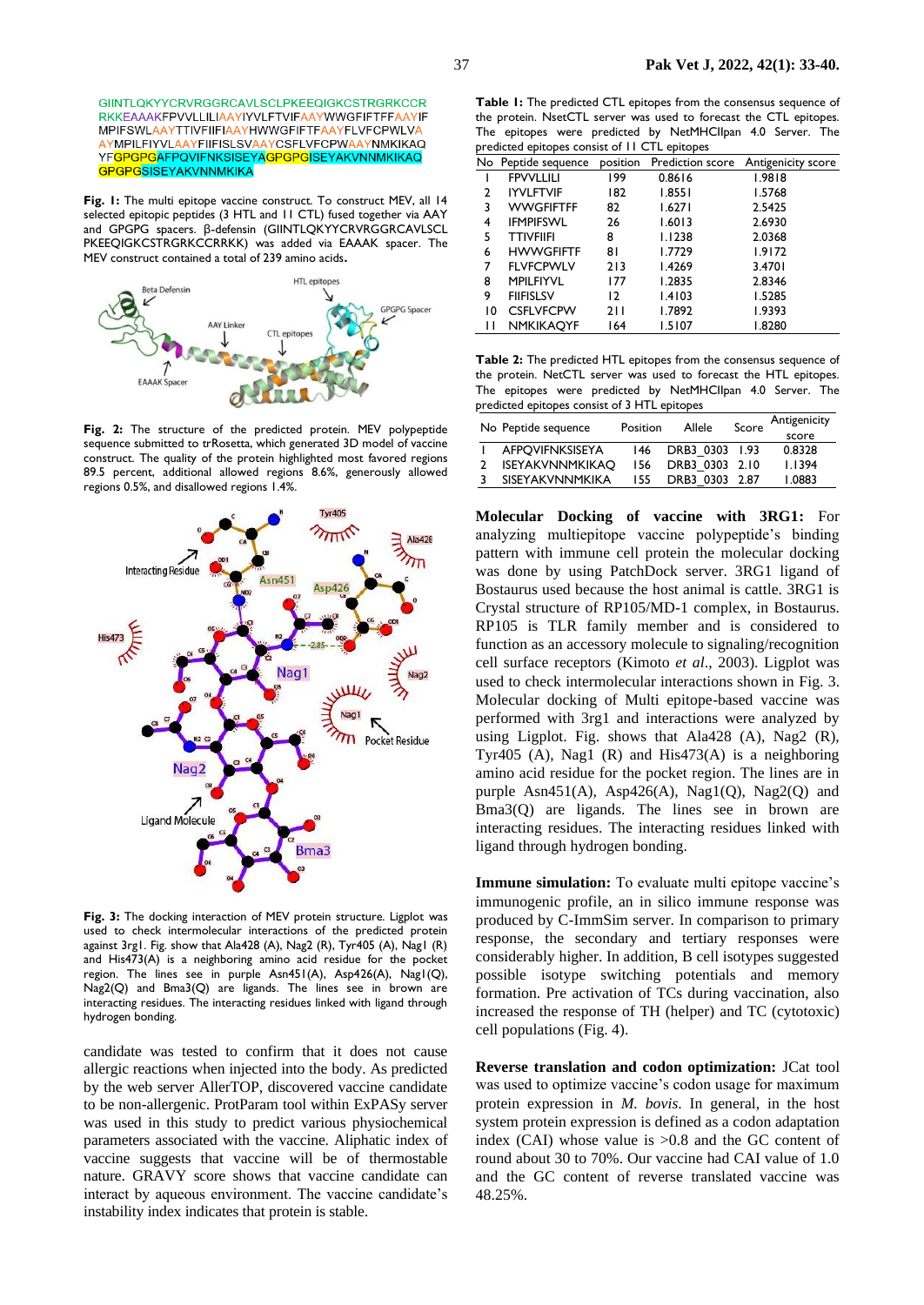

**Fig. 4:** Immune simulation results for the predicted MEV. C-IMMSIM immune server was used to assess the immunological profile of the predicted MEV. The responses (secondary and tertiary) produced by the simulation were significantly higher in comparison with primary response.

Table 3: Conformational or discontinuous B cell epitopes in a vaccine with many epitopes as predicted by ElliPro. The epitopes were predicted using default parameters

| Discontinuous epitopes                                                                                                          | Score |
|---------------------------------------------------------------------------------------------------------------------------------|-------|
| A:GI, A:I2, A:I3, A:N4, A:T5, A:L6, A:Q7, A:K8, A:Y9, A:Y10, A:C11, A:V13, A:R14, A:G15, A:G16, A:R17, A:C18, A:A19, A:V20,     | 0.842 |
| A:L21, A:S22, A:C23, A:L24, A:P25, A:K26, A:E27, A:E28, A:Q29, A:l30, A:G31, A:K32, A:C33, A:S34, A:T35, A:R36, A:G37, A:R38,   |       |
| A:K39, A:C40, A:C41, A:R42, A:K44                                                                                               |       |
| A:C165, A:V189, A:I190, A:F191, A:N192, A:K193, A:S194, A:I195, A:S196, A:E197, A:Y198, A:A199, A:G200, A:P201, A:G202, A:P203, | 0.693 |
| A:G204, A:l205, A:S206, A:Y208, A:A209, A:K210, A:V211, A:N212, A:N213, A:M214, A:K215, A:l216, A:K217, A:A218, A:Q219,         |       |
| A:G220, A:P221, A:G222, A:P223, A:G224, A:S225, A:l226, A:S227, A:Y229, A:A230, A:K231, A:V232, A:N233, A:N234, A:M235,         |       |
| A:K236                                                                                                                          |       |
| A:TII8, A:FII9, A:AI20, A:AI21, A:YI22, A:FI23, A:LI24, A:VI25, A:FI26, A:CI27, A:PI28, A:WI29, A:LI30, A:VI31, A:AI32,         | 0.655 |
| A:A133, A:Y134, A:M135                                                                                                          |       |
| A:F92, A:S93, A:L95, A:A96, A:A97, A:T99, A:T100, A:1101                                                                        | 0.544 |
|                                                                                                                                 |       |

Table 4: Linear/continuous B cell epitopes in the Vaccine construct, predicted by ElliPro server using default parameters. The presence of these epitopes in the vaccine design is essential for eliciting a successful immune response.

| Linear epitopes                                  | Position | Score |
|--------------------------------------------------|----------|-------|
| GIINTLOKYYCRVRGGRCAVLSCLPKEEQIGKCSTRGRKCCRRKKE   | 46       | 0.823 |
| VIFNKSISEYAGPGPGISEYAKVNNMKIKAQGPGPGSISEYAKVNNMK | 48       | 0.693 |
| <b>TFAAYFLVFCPWLVAAYM</b>                        |          | 0.655 |

#### **DISCUSSION**

*M. bovis* transmitted from infected animal to uninfected animal via close contact, maternal contact and through contaminated milk (Dudek *et al.,* 2020). To control the infections of *M. bovis*, there is a need to develop therapeutics like drugs or vaccines against the disease. Vaccination is widely acknowledged as the most efficient method of disease prevention. Basically, vaccines provoke an immune response by introducing foreign antigens to the immune system. Attenuated vaccines commonly used to treat *M. bovis* related diseases, but their usage is linked to biosafety concerns such as autoimmune or severe allergic reactions, as well as synthesis and manufacturing difficulties. In addition, live attenuated vaccines elicit minimal immune response and mostly they consist upon large proteins. Multiple epitope-based vaccine is a good alternative that uses short multiple peptide fragments. These peptides elicit immune response and mostly are antiallergens.

Introduction of immunoinformatic approaches that are both cost-effective and time-efficient, assisted researchers in predicting multi epitope-based vaccine. For the prediction of multi epitope-based vaccine, most conserved, consensus and antigenic epitopes are required for desired immune response. The antigenic, immunogenic, and antiallergenic properties were also focused which can play significant role in viral clearance mechanism. The best quality structure of consensus sequence required to find out appropriate B and T cell epitopes for this purpose I-TASSER and pdbsum Ramachandran plot was used.

Including various immunodominant sites of pathogen in vaccine construct aids to boost the antigenic effect. When epitope-based vaccines administered to cattle, short immunogenic peptides induce strong and focused immune responses. According to different studies, multiple peptides elicit more stronger Band T cell immune response unlike unconjugated epitopic peptides (Li *et al.,* 2014). Immune system is responsible for body's protection against any pathogen. Mostly immune system comes into action when pathogen invades into body. After that immune system prepares mechanisms to kill pathogen. While Pathogens, on the other hand, proliferate quickly. To avoid these circumstances, there is an option of epitope-based vaccine which assist immune system. When epitope-based vaccines administered to cattle, the immune system of cattle recognize it as pathogen. B cells recognize antigen through B cell receptor. After activation of B cells, its secret antibodies that help to neutralize the effect of pathogen and these antibodies memorize for further use. T cells, on the other hand, recognize antigens with MHC molecules (Raza *et al.,* 2019). Thus, successive sequences of 3 HTL and 11 CTL peptide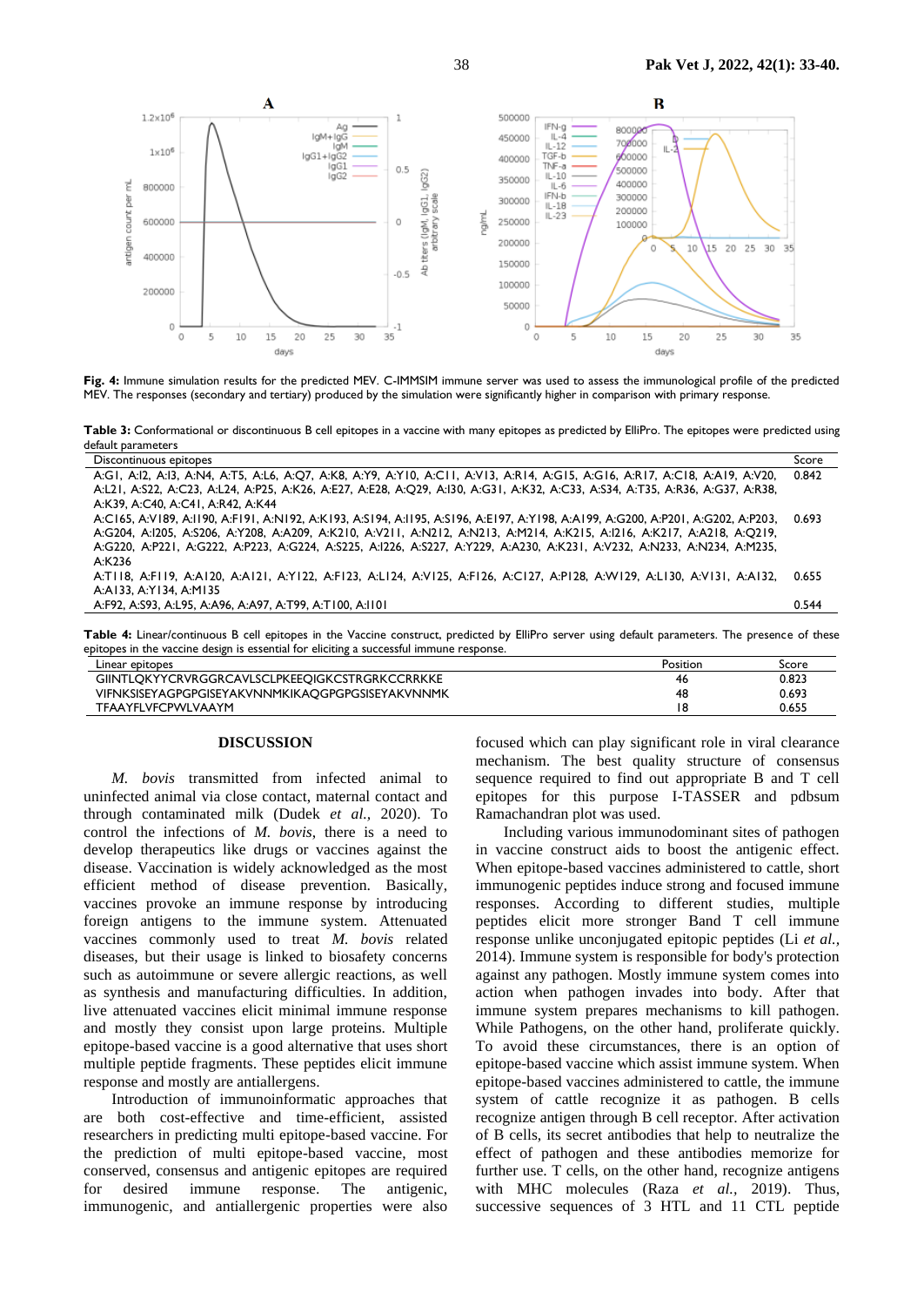epitopes were combined using specified linkers. EAAAK and GPGPG were added as a spacer between epitopes. GPGPG boosted immunogenicity and improved proteasome processing and EAAAK spacer increase catalytic activity and stability (Livingston *et al.,* 2002). trRosetta was used to predict structure of vaccine construct. Immunoinformatic and modeling studies were used to observe potential binding with host protein. The multi epitope vaccine demonstrated in vivo efficacy and protective immunity, and it was approved for phase-I clinical trials. To further confirm authenticity of our proposed vaccine, more thorough analysis and experimentation will be required.

When used alone, epitope-based peptide vaccines elicit comparatively poor immune response. Immunoreactivity of the vaccine may be enhanced by using appropriate adjuvants. In this research work, epitopic peptides were fused to β-defensin as an immunogenic adjuvant to create the vaccine construct. βdefensin work as antimicrobial agent. As well as by introducing β-defensin in vaccine construct, it will help to relatively enhance immune response.

B cells are essential elements of immune system because they produce antibodies against the invading pathogens. Antibodies seems to be more popular and useful therapeutic agent in the treatment of infectious diseases (Sormanni *et al*., 2015). However, conventional methods for developing therapeutic antibodies are time consuming and labor intensive. The present study enables researchers to develop therapeutic antibodies computationally using the predicted epitopes. Rather than relying on screening from large libraries, researchers will be able to rationally design functional therapeutic antibodies. Four conformational and three linear B cell epitopes predicted by Ellipro. Constructed vaccine's ability to bind to the immune receptor 3RG1 was tested via molecular docking and immune simulation. Triggering 3RG1 can aid to elicit signaling networks that activate pathogen specific immune pathways.

In immune simulation, constructed vaccine elicited higher macrophage activity and the immune responses. The designed vaccine is immunogenic, non-toxic, antigenic, as well as non-allergic. Various physicochemical properties indicate that designed vaccine is stable, polar in nature, soluble and thermostable. However, designed Vaccine efficiently elicit immune response and provide immunity against *M. bovis* related infections. Because of mRNA codon inconsistency, foreign gene expression can vary within host cell genome; thus, codon optimization is required for the higher expression. Designed vaccine has codon adaptation index 1:00 and the GC content of reverse translated vaccine was 48.25% indicating higher expression within *M. bovis* system.

**Conclusions:** This study proposes the prediction of MEVs against *M. bovis* using CTL and HTL epitopes. Altogether, we predicted 14 peptide epitopes including 11 CTL and 3HTL epitopes for our target chromate transporter protein of the *M. bovis* bacteria. Total length of predicted multi epitope vaccine was 239 amino acids in its primary structure. MEV found to be antigenic, antiallergic as well as immunogenic. Molecular Docking

studies were used to confirm the stable interactions of vaccine with immune receptors. The immune simulation studies also confirmed the ability of vaccine to trigger an immune response. This research work will help researchers in testing effectiveness of this epitope-based vaccine against *M. bovis*.

**Authors contribution:** IA wrote the manuscript and performed analysis. TS, TP and SR performed the analysis. FJ, SK and MI reviewed the manuscript. Muhammad Asif Rasheed conceived the idea and reviewed the manuscript.

#### **REFERENCES**

- Behmard E, Soleymani B, Najafi A, *et al.,* 2020. Immunoinformatic Design of a COVID-19 Subunit Vaccine Using Entire Structural Immunogenic Epitopes of SARS-CoV-2. Sci Reports 10:1-12.
- Dudek K, Nicholas RAJ, Szacawa E, *et al*., 2020. Mycoplasma Bovis Infections-Occurrence, Diagnosis and Control. Pathogens 9:640.
- Endsley JJ, Furrer JL, Endsley MA, *et al.,* 2004. Characterization of Bovine homologues of granulysin and NK-lysin. The J Immunol 173:2607-14.
- He W, Wang W, Han H, *et al.,* 2013. Molecular basis of live-attenuated influenza virus. PLoS One 8:e60413.
- Hoover DM, Wu Z, Tucker K, *et al.,* 2003. Antimicrobial characterization of human β-defensin 3 derivatives. Antimicrobial Agents Chemother 47:2804-9.
- Kar T, Narsaria U, Basak S, *et al.,* 2020. A Candidate multi-epitope vaccine against SARS-CoV-2. Sci Reports 10:1-24.
- Kennedy HE, Welsh MD, Bryson DG, *et al.,* 2002. Modulation of Immune responses to mycobacterium bovis in cattle depleted of WC1(+) gamma delta T Cells. Infec Immun 70:1488-500.
- Kimoto M, Nagasawa K and Miyake K, 2003. Role of TLR4/MD-2 and RP105/MD-1 in innate recognition of lipopolysaccharide. Scand JInfec Dis 35:568-72.
- Larsen J, Lund O and Nielsen M, 2006. Improved method for predicting linear B-cell epitopes. Immunome Res 2:1-7.
- Lei Y, Zhao F, Shao J, *et al.,* 2019. Application of Built-in adjuvants for epitope-based vaccines. Peer J 6:e6185.
- Li K, Shahzad M, Han ZQ, *et al*., 2015. Seroepidemiology of mycoplasma bovis infection in yaks (Bos Grunniens) in tibet and hongyuan of Sichuan, China. Pak Vet J 35:516-8.
- Li W, Joshi MD, Singhania S, *et al.,* 2014. Peptide vaccine: progress and challenges. Vaccines 2:515-36.
- Livingston B, Crimi C, Newman M, *et al.,* 2002. A rational strategy to design multiepitope immunogens based on multiple th lymphocyte epitopes. J Immunol 168:5499-506.
- Lysnyansky I, Sachse K, Rosenbusch R, *et al.,* 1999. The vsp locus of mycoplasma bovis: gene organization and structural features. J Bacteriol 181:5734-41.
- Lysnyansky I, Rosengarten R and Yogev D, 1996. Phenotypic switching of variable surface lipoproteins in mycoplasma bovis involves highfrequency chromosomal rearrangements. J Bacteriol178:5395-401.
- Maunsell FP, Woolums AR, Francoz D, *et al.,* 2011. Mycoplasma bovis infections in cattle. J Vet Inter Med 25:772-83.
- Maunsell FP and Chase C, 2019. Mycoplasma bovis: interactions with the immune system and failure to generate an effective immune response. veterinary clinics: Food Anim Prac 35:471-83.
- Nezafat N, Karimi Z, Eslami M, *et al.,* 2016. Designing an efficient multiepitope peptide vaccine against vibrio cholerae via combined immunoinformatics and protein interaction based approaches. Comput BiolChem 62:82-95.
- Nicholas RAJ and Ayling RD, 2003. Mycoplasma bovis: disease, diagnosis, and control. Res Vet Sci 74:105-12.
- Oany AR, Emran AA and Jyoti TP, 2014. Design of an epitope-based peptide vaccine against spike protein of human coronavirus: An in silico approach. Drug DesignDevelopTher 8:1139.
- Parker AM, Sheehy PA, Hazelton MS, *et al.,* 2018. A review of mycoplasma diagnostics in cattle. J Vet Inter Med32:1241-52.
- Patronov A and DoytchinovaI, 2013. T-cell epitope vaccine design by immunoinformatics. Open Biol 3:120139.
- Rasheed MA, Raza S, Zohaib A, *et al.,* 2021. Immunoinformatics based prediction of recombinant multi-epitope vaccine for the control